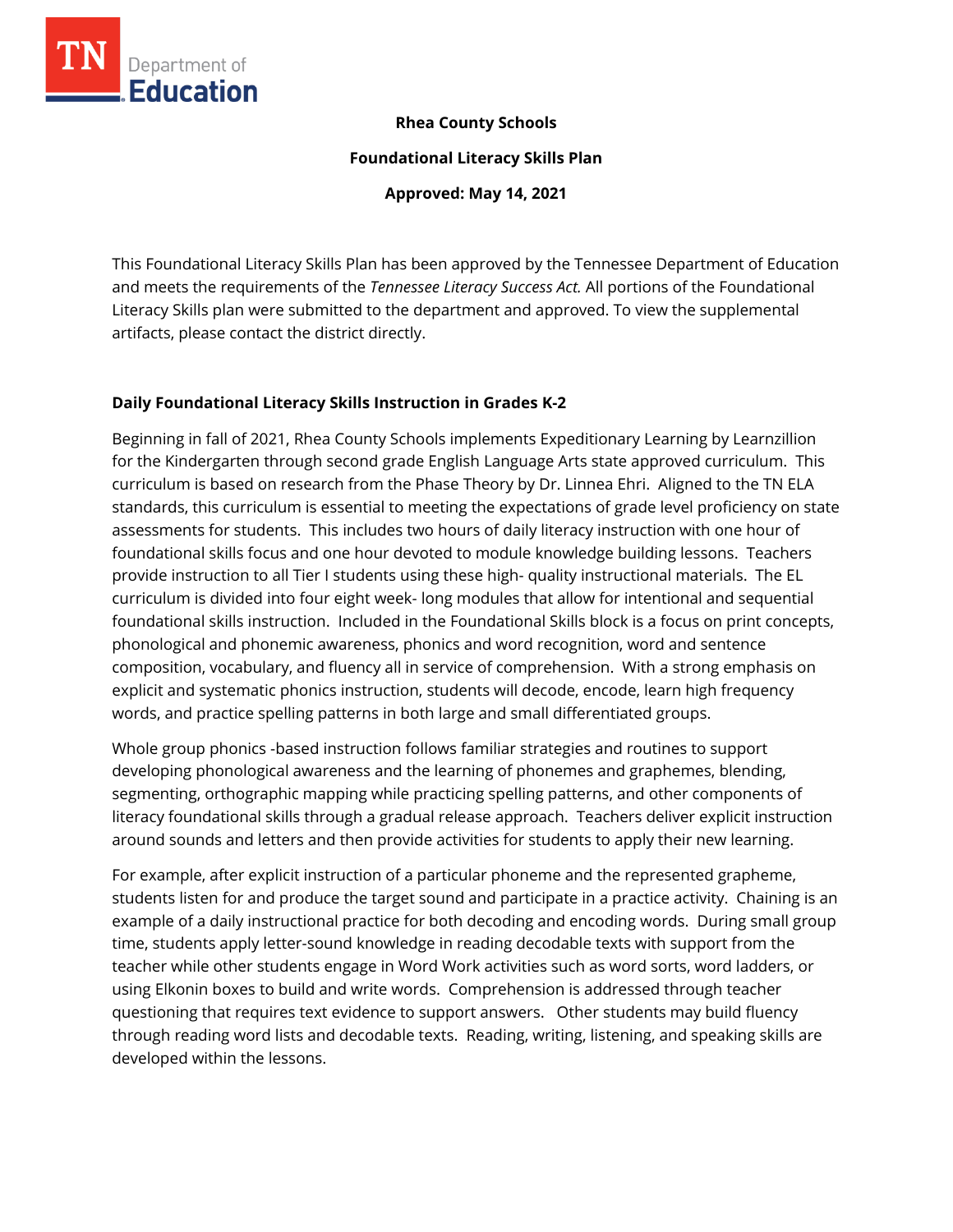Department of **.Education** 

#### **Daily Foundational Literacy Skills Instruction in Grades 3-5**

Rhea County Schools adopted the Expeditionary Learning by Learnzillion curriculum for grades third through fifth and will proceed with its implementation fall of 2021. The curriculum is designed for two hours of daily instruction through lessons that develop readers who can read grade level complex connected text with fluency and expression and writers who can compose using the correct conventions of language. This curriculum is aligned to the TN ELA standards and is divided into Content Based Literacy that builds knowledge through Module Lessons and the All Language and Literacy Block (ALL) that allows students to engage with the complex texts through listening, speaking, reading and writing.

Focusing on the grade level standards, teachers provide direct instruction in a whole group format and then meet with groups of students daily for reteaching or extending earlier instruction while other groups of students engage in independent, purposeful centers that provide reinforcement opportunities in the areas of foundational skills within the ALL Block. Students in grades three through five participate in the ALL Block heterogeneously for additional practice opportunities both in and out of connected text. Task cards include activities around grammar, usage, and the mechanics of language and the morphology and meaning of words. Vocabulary is embedded and taught through specific routines and protocols provided by the curriculum. Students also have opportunities during the ALL Block for accountable independent reading of complex text and writing with a purpose across different modalities. It is within the ALL Block that students build fluency and stamina in both reading and writing. Students work with literacy tools such as vocabulary squares and fluency passages independently and in small groups.

For example, in Module 2, Unit 3, Lesson 2, a fourth grade lesson, students identify the learning targets of the day which include forming and using irregular verbs with future tense, using text features to find information, and gathering information to take notes. These learning targets are evidence of lessons that build knowledge while teaching foundational skills. The lesson begins with a read aloud text and writing prompt, with discussion around an exemplar response to the prompt using discussion protocols. As skills are not taught in isolation, instruction on verb tense is provided during the lesson. The instructional materials include a Parts of Speech Anchor Chart, Rules for Forming and Using Verbs in Future Tense Anchor Chart, and sentence strips. Students continue to develop understanding of future tense during the guided practice opportunity. The teacher provides support for academic and domain specific vocabulary, and students record words in a vocabulary log. The teacher models how to complete a Research Note Catcher to record information found within a complex text. Students then research independently with a different complex text gathering information for their own note-catchers. Teacher- directed small group lessons center around additional work with complex text while the ALL Block activities include task cards for reading, writing, listening, and speaking through activities around reading fluency passages, exploring conjunctions, and language dives.

### **Approved Instructional Materials for Grades K-2**

LearnZillion - K-5 Expeditionary Learning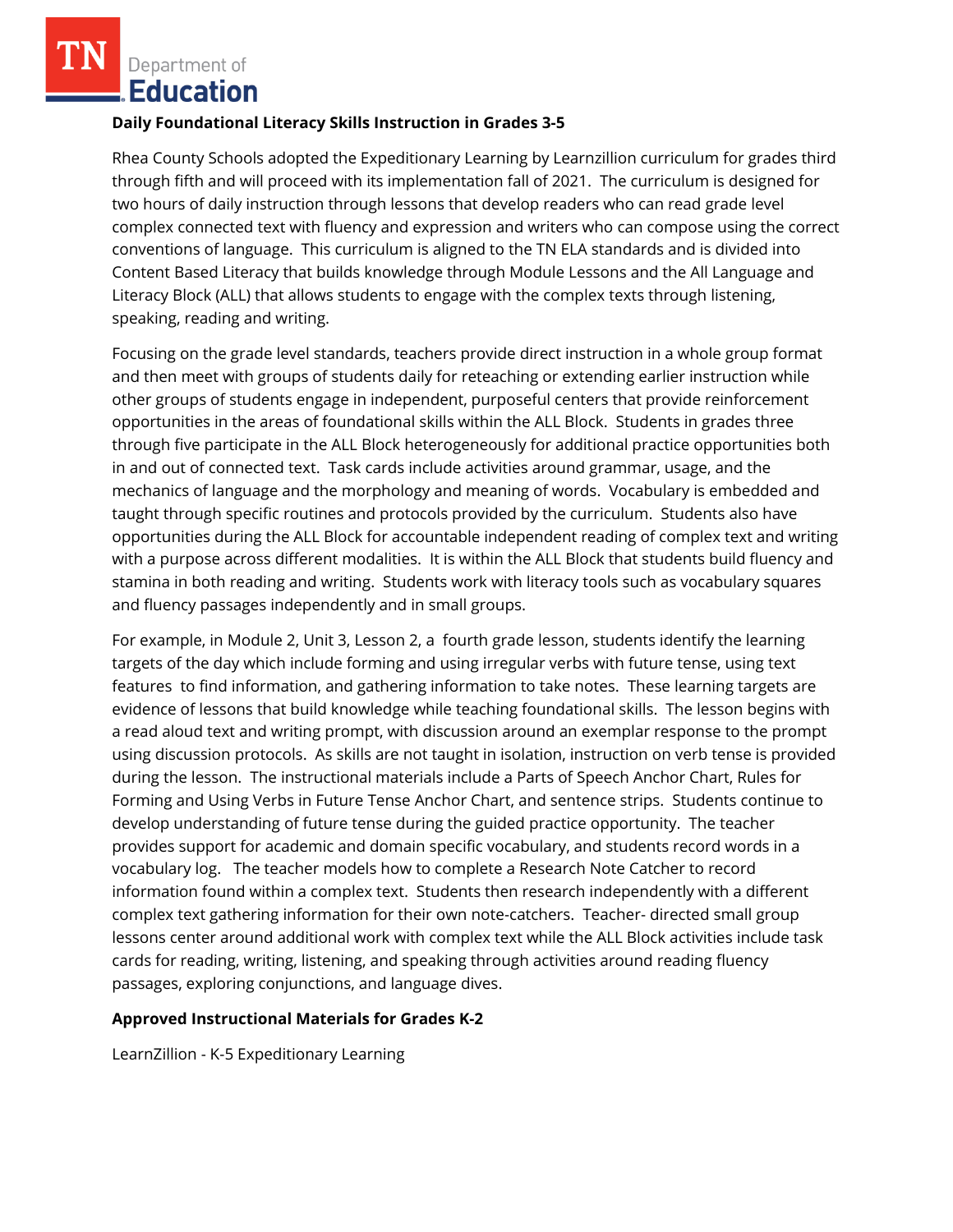Department of Education

## **Approved Instructional Materials for Grades 3-5**

LearnZillion - K-5 Expeditionary Learning

## **Additional Information about Instructional Materials**

Pre-Kindergarten teachers in Rhea County Schools will implement a sounds first approach to develop phonological awareness during early childhood. Using the Tennessee Foundational Skills Curriculum Supplement and the Big Day in Pre-K curriculum, teachers will prepare our Pre-Kindergarten students for later success in foundational skills through carefully designed and sequenced activities around literacy. Children will gain experience working with rhyming words, detecting syllable breaks, phoneme identification and manipulation, and work with onsets and rimes. The Tennessee Foundational Skills Curriculum Supplement Cumulative Assessment is administered to Pre-Kindergarten students at the end of each year.

Rhea County Schools participated in many of the programs of the Reading 360 initiative. The district enrolled families of students in grades Kindergarten through fourth in the Ready4K Program to provide facts, tips, and support to parents, and enrolled 1,052 students in the K-3 Home Delivery Program. RCS plans to provide our families with the opportunity to register for the free decodable texts provided by TDOE when available. All of these programs equip parents with recommended resources and supports for ongoing reading practice at home.

# **Universal Reading Screener for Grades K-5. This screener complies with RTI<sup>2</sup>and Say Dyslexia requirements.**

Rhea County Schools administers the iReady Diagnostic by Curriculum Associates as our universal screener three times a year to students in grades 1-5. Star Early Literacy Assessment is administered to students in Pre-K and Kindergarten. Screening windows open in the fall, winter, and spring of each schoolyear for both screeners. The state universal screener will be used for students in Pre-Kindergarten.

### **Intervention Structure and Supports**

After analysis of each benchmark assessment and using multiple sources of data such as teacher input and curriculum-based assessments, teachers identify and provide interventions to support those students who have a significant reading deficiency. An identified Tier II student receives an additional 30 minutes of instruction in the areas in which the student showed lack of progress or demonstrated skills significantly below grade level. An identified Tier III student receives an additional 45 minutes of intensive instruction, in areas in which the student has shown a lack of progress or demonstrated skills significantly below grade level.

Interventionists use a Survey Level Assessment to identify specific deficits and to place students in appropriate tiered support groups. Through the RTI2 process, students are provided instruction by highly trained literacy interventionists and have a progress monitoring opportunity at least every two weeks using the iReady tool for Tier II students and Easy CBM for Tier III students. Interventions are research based and align with best practice strategies to close achievement gaps. Some intervention programs used are Reading A-Z, Florida Center for Reading Research, My Pathway by iReady, Moby Max, Reading Eggs, along with teacher created materials. Interventionists complete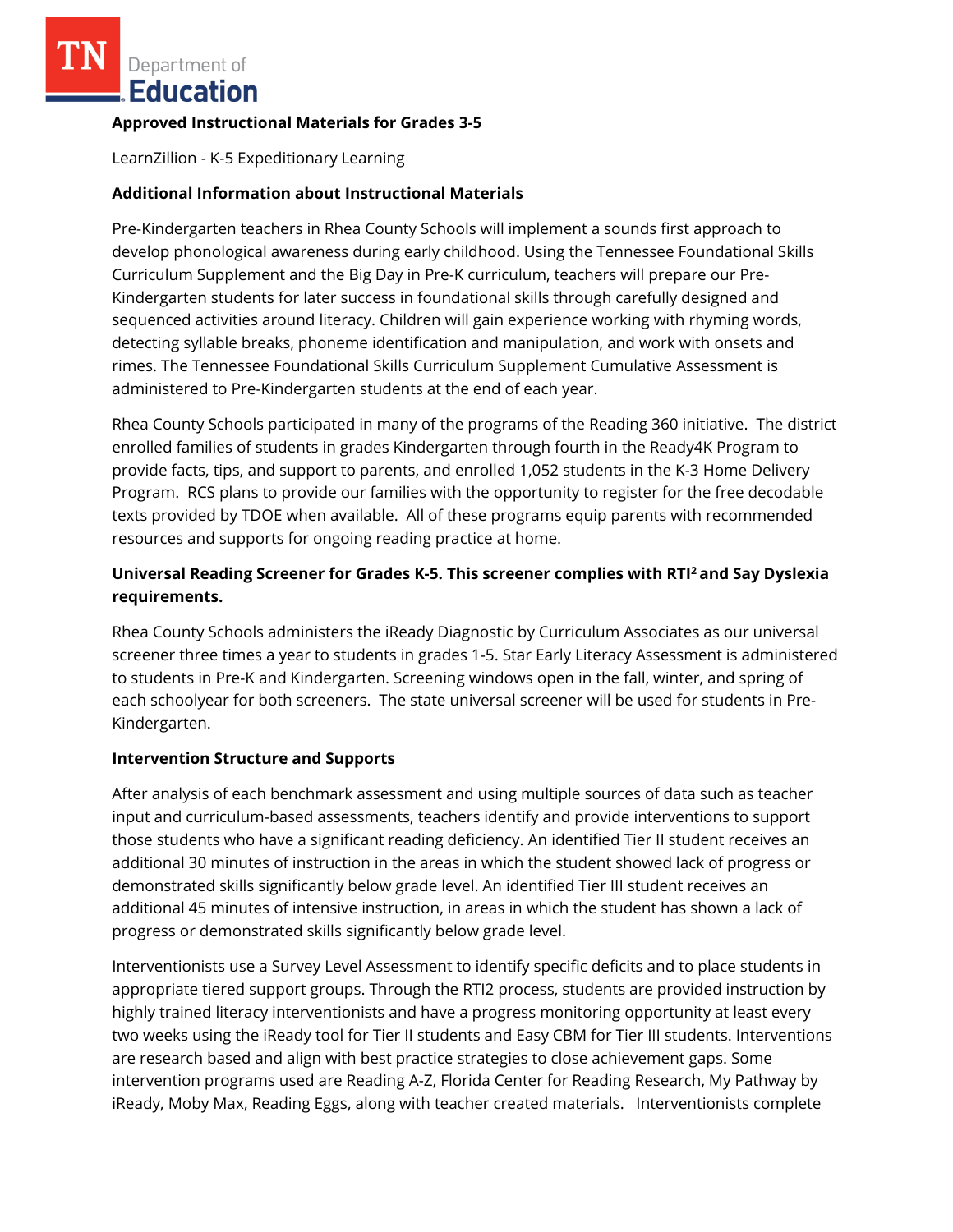Department of Education

Student Intervention Plans to document the skill area addressed, duration of implementation, and the researched based strategy used for each student.

Teachers, interventionists, school psychologists, and administrators hold data team meetings on a regular basis to track data and make decisions about needed supports to implement within instruction, a change of interventionist, a change of Tier group, or a change regarding the intervention being used. The Reading Interventionists tailor data driven, differentiated support to students in the areas of need. Students are referred for more comprehensive evaluations based on the rate of improvement. Rhea County Schools report data from the Universal Screeners to TDOE as required.

## **Parent Notification Plan/Home Literacy Reports**

Rhea County Schools provides written notification to any parent of a student who has been identified as being "at risk "of having or having a significant reading deficiency. For students in Kindergarten through third grade this is three times annually; after each diagnostic assessment. For students in 4th and 5th grade, this is annually. The phrase "at-risk of significant reading deficiency" refers to students in Kindergarten through third grade who have demonstrated limited progress in foundational literacy skills and/ or significantly less progress in comparison to his or her peers. Specific scores that identify a student to be in the "at-risk" for a significant reading deficiency category is determined through an equating process. "A significant reading deficiency" refers to students in Kindergarten through third grade who demonstrates a lack of significant progress and/or skills significantly below grade level based on universal screening data. Specific scores that identify a student with a significant reading deficiency is determined through an equating process. A student with a significant reading deficiency in fourth or fifth grade, would score at the "approaching" proficiency or "below" proficiency on the English language arts portion of the Tennessee Comprehensive Assessment Program (TCAP) assessment.

As part of our Kindergarten through third grade Parent Notification Plan, we provide details about how children are identified as needing additional explicit instruction and that once identified, children are placed in small groups to meet their needs by trained interventionists who use proven research- based strategies. Parents receive a letter from the school about their child's foundational and comprehension skill deficits, the multi-tiered supports implemented at the school through the RTI program, and the amount of time devoted each day for intervention. For students who are receiving Tier II or Tier III support, the district monitors progress bi-monthly, and provides reports to parents every four- and one-half weeks.

For notification to parents of 4th and 5th grade students, we provide details about the child's performance on the Tennessee Comprehensive Assessment Program (TCAP). Parent friendly language describes child's score category on the assessment and the areas of student learning that teachers will work to strengthen.

Also included in both plans are suggested reading activities to be completed at home for additional support. Information about dyslexia and our Response to Intervention program is also included. Links to available resources to learn more about the characteristics of dyslexia are provided along with information about how to contact the school's special education coordinator if necessary. For